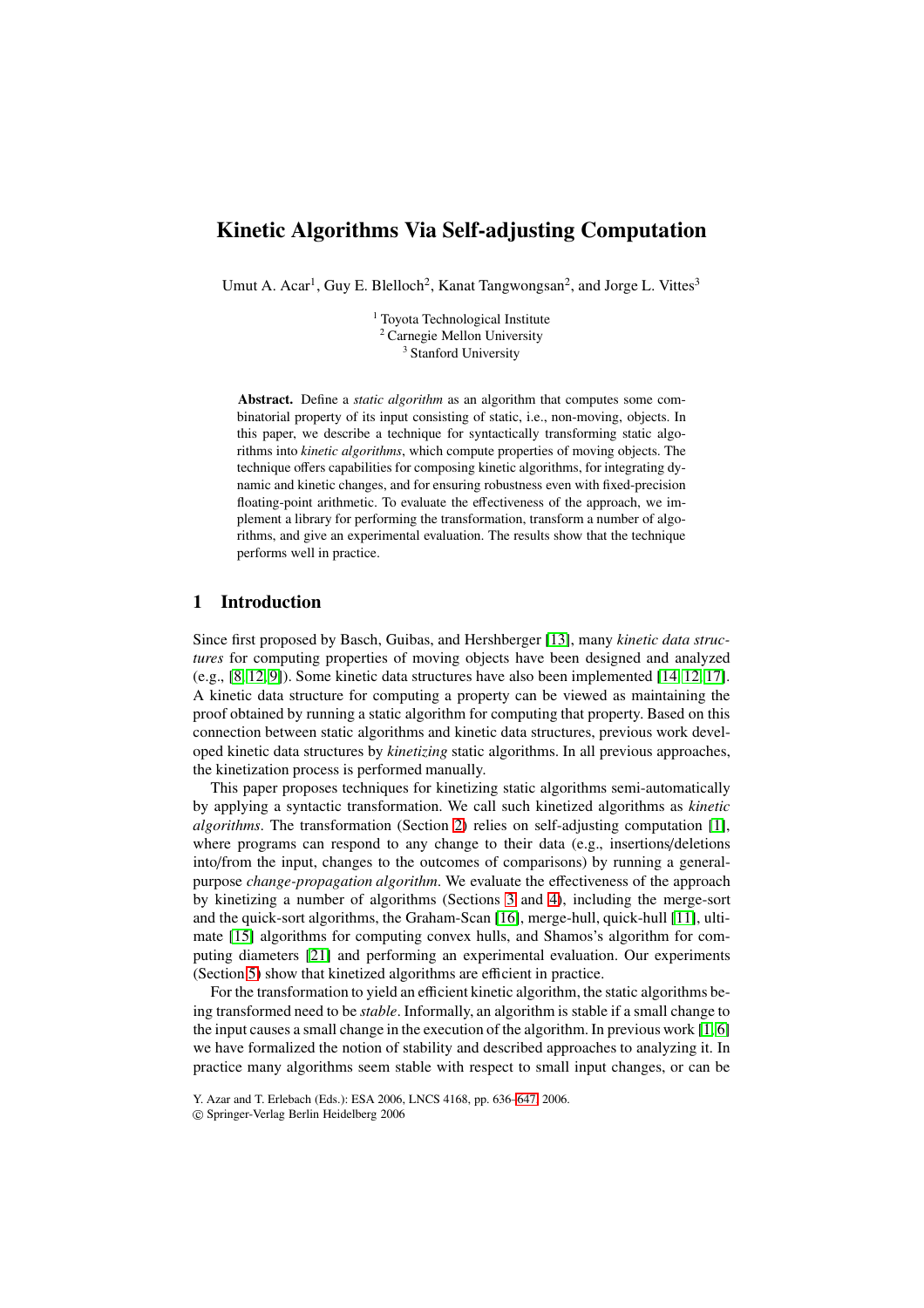made stable with minor modifications. From a theoretical point of view, our approach can be viewed as a reduction from dynamic/kinetic problems to stable, static problems. Given that the algorithm designer needs to analyze the stability, one may wonder what advantages the approach has over direct design of kinetic data structures, which often also start by considering static algorithms.

We briefly describe here several advantages of the approach over traditional approaches. In addition to guaranteeing the correctness of kinetized algorithms, the approach enables some capabilities that can dramatically simplify the design and implementation of algorithms for motion simulation. These capabilities are inherent to the approach (require no changes to the implementation) and include composibility, integration of dynamic and kinetic changes, and the ability to advance the simulation time to any time in the future. *Composibility* refers to the ability to send (or pipe) the output of one kinetic algorithm to another: e.g., if  $f()$  and  $g()$  are kinetic algorithms, then  $f(g($ ) is a kinetic algorithm. Composibility is important for building large software systems from smaller modules. *Integration of dynamic and kinetic changes* refers to the ability of kinetic algorithms to respond to both dynamic changes (e.g., insertions/deletions into/from the input), and kinetic changes due to motion. With previously proposed approaches, integrating dynamic and kinetic changes can involve major changes to a dynamic or kinetic data structure. For example, Basch et al.'s kinetic convex-hull data structure [13], which does not handle dynamic changes, is very different from Alexandron et al.'s data structure [10], which supports integrated changes. *Advancing-time* capability refers to the ability to advance the simulation time to any time in the future. In addition to combining time-stepping and kinetic simulation approaches, this capability al[so h](#page-11-0)elps ensure robustness in the presence of certain numerical inaccuracies (discussed in more detail bel[ow\)](#page-11-10). Since the approach makes it possible to transform static algorithms into kinetic semi-automatically and guarantees correctness, it also has some software engineering benefits: only the static code needs to be maintained, documented, and debugged.

An important problem in motion simulation is ensuring robustness in the presence of numerical errors in computing the roots of certain polynomials, called *certificate polynomials*. These roots give the *failure times (events)* at which the computed property may change. Based on the advancing-time capability of kinetic algorithm, we describe a scheduling algorithm that guarantees robustness even with finite-precision floatingpoint arithmetic (Section 2.2). The idea behind our approach is to process the events closer than the smallest computable precision together as a batch. In all previous work, events are processed one by one by computing their order exactly—this requires expensive numerical techniques based on exact and/or interval arithmetic  $[19, 18, 17]$ . The reason for processing ev[ents](#page-3-0) one by one is that events may be interdependent: processing one may invalidate another. Our approach is made possible by the ability of the change-propagation algorithm to process interdependent events correctly. It is not known if previously proposed approaches based on kinetic data struc[ture](#page-11-11)[s c](#page-11-12)[an b](#page-11-5)e extended to support interdependent events (efficiently).

To illustrate the differences between our proposal and traditional approaches based on kinetic data structures, consider the example of computing the convex hull of a set of points above some dividing line (e.g., Figure 1). In the static setting, where points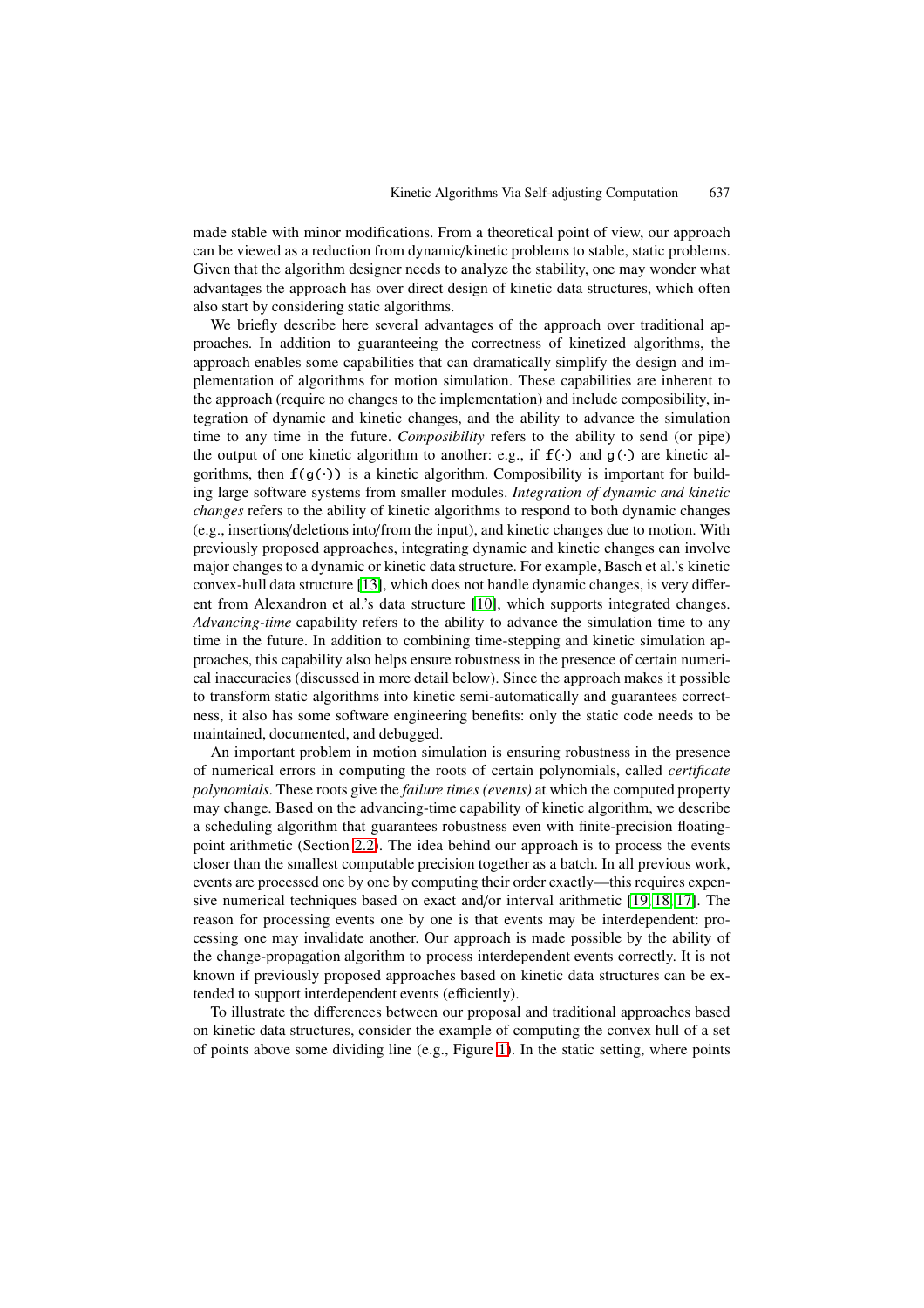

**Fig. 1.** Computing the convex hull of a set of points that are above some line

do not move, this can be performed by composing a function filter's that finds the points above a line with the function hull s that computes the convex hull, i.e., the algorithm can be expressed as hull\_s (filter\_s(P)), where P is a set of points. Our approach enables giving the kinetic algorithm  $hull_k(filter_k(P_k))$ , where  $hull_k$ and  $filter_k$  are the kinetic versions of  $filter_s$  and  $hull_s$  obtained by applying our syntactic transformation, and  $P_k$  is a set of moving points. This algorithm supports the aforementioned capabilities without further modifications to the implementation.

Suppose we want to solve the same problem by composing the kinetic data structures filter\_kds and hull\_kds for the filtering and the convex hull problems. Note first that hull kds must respond to integrated dynamic and kinetic changes, because the output of filter\_kds will change over time as points cross the dividing line. To compose the two data structures, it is also necessary to convert the changes in the output of filter kds into appropriate insert/delete operations for hull kds. This requires 1) computing the "edit" (changes) between successive outputs of filter kds, 2) implementing a data structure for communicating the changes to hull kds (chapter 9 in Basch's thesis [12]). We don't know of any previously proposed general-purpose approaches to computing "edits" between arbitrary data structures efficiently. Finally, kinetic data structures rely on processing events one by one. This requires sequentializing simultaneous events (e.g., when multiple points cross the dividing line at the same time) and using c[ostl](#page-11-2)y numerical techniques to determine the exact order of failing certificates.

## **2 From Static to Kinetic Programs**

<span id="page-2-0"></span>We describe the transformation from static to kinetic algorithms, and present an algorithm for robust motion simulation by exploiting certain properties of the transformation (Section 2.2). The asymptotic complexity of kinetic algorithms can be determined by analyzing the *stability* of the program; we describe stability briefly in Section 2.3.

#### **2.1 Th[e](#page-3-0) [Tr](#page-3-0)ansformation**

<span id="page-2-1"></span>The transformation of a static program (algorithm) into a kinetic program req[uire](#page-4-1)s two steps. First, the static program is transformed into a self-adjusting program. Second, the self-adjusting program is kinetized by linking it with a kinetic scheduler.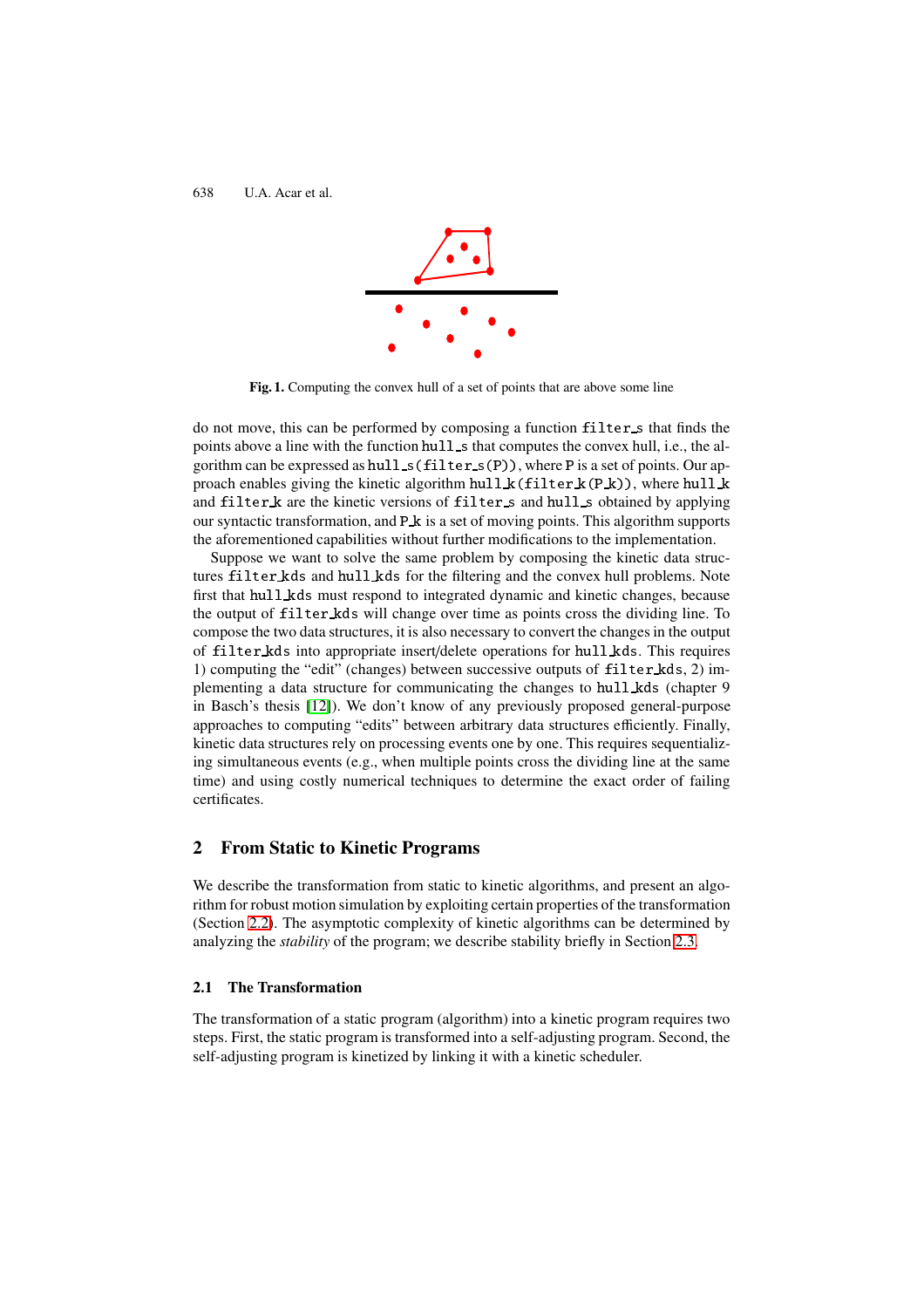Transforming a static program into a self-adjusting program requires annotating the program with primitives for creating, reading, and writing modifiable references, and for memoization. A *modifiable (reference)* is a reference, whose contents is a *changeable* or *time dependent* value. In particular, once a self-adjusting program executes, the contents of modifiables can be changed, and the computation can be updated by running a *change-propagation algorithm*. For the purposes of this paper, changeable data consists of all comparisons that involve moving points, and the "next pointers" in the input list. Placing the outcomes of comparisons into modifiables enables changing them as points move; placing the links into modifiables enables inserting/deleting elements into/from the input. After the programmer determines what data is changeable, s/he can transform the program by annotating it with the aforementioned primitives. This transformation is aided by language techniques that ensures correctness [1, 2, 4]. Example transformations can be found elsewhere [7, 1].

Kinetizing a self-adjusting program requires replacing the comparisons in the program with certificate-generating comparisons. This is achieved by linking the program with a library that provides the certificate-generating comparisons. [W](#page-10-0)[he](#page-10-1)[n e](#page-11-13)xecuted, a certificate-generating comparison creates [a](#page-11-14) *[ce](#page-10-0)rtificate* consisting of a boolean value and a *certificate function* that represents the value of the certificate over time. Creating a certificate requires computing its *failure time* by finding the roots of its certificate function, and inserting the certificate into a *certificate (priority) queue*. An *event scheduler* simulates motion by repeatedly removing the earliest certificate to fail from the certificate queue, changing its outcome, and running the change propagation.

The key difference between our approach and the previously proposed approaches to motion simulation is the use of the change-propagation algorithm for updating computation. Instead of requiring the design of a kinetic data structure, the change-propagation algorithm takes advantage of the computation structure expressed by the static algorithm to update the output. To achieve efficiency, the change-propagation algorithm [3, 1] relies on an integral combination of memoization [5] and dynamic-dependence graphs [6, 4]. Since change-propagation is general purpose and can handle any change to the computation, kinetic (self-adjusting) algorithm have the following capabilities:

- **[–](#page-11-15) [I](#page-10-0)ntegrated Changes:** They can respond to any change to their data including any combination of changes to the input (a.k.a., dynamic [ch](#page-11-16)anges), and changes to the out[co](#page-11-17)[me](#page-11-13)s of comparisons (a.k.a., kinetic changes).
- **Composibility:** They are composable: if  $f()$  and  $g()$  are kinetic algorithms, then so is  $f(g(\cdot))$ .
- **Advancing Time:** In a kinetic simulation with a kinetic (self-adjusting) algorithm, the simulation time can be advanced from the current time to any time *t* in the future. This requires first changing the outcome of certificates that fail between the current time and *t*, and then running change propagation.

#### **2.2 Robust Motion Simulation**

<span id="page-3-0"></span>Traditional approaches to motion-simulation based on kinetic data structures rely on computing the exact order in which certificates fail. The reason for this is correctness: since comparisons can be interdependent, changing the outcome of one certificate can invalidate (delete) another certificate. Thus, if the failure order of comparisons is not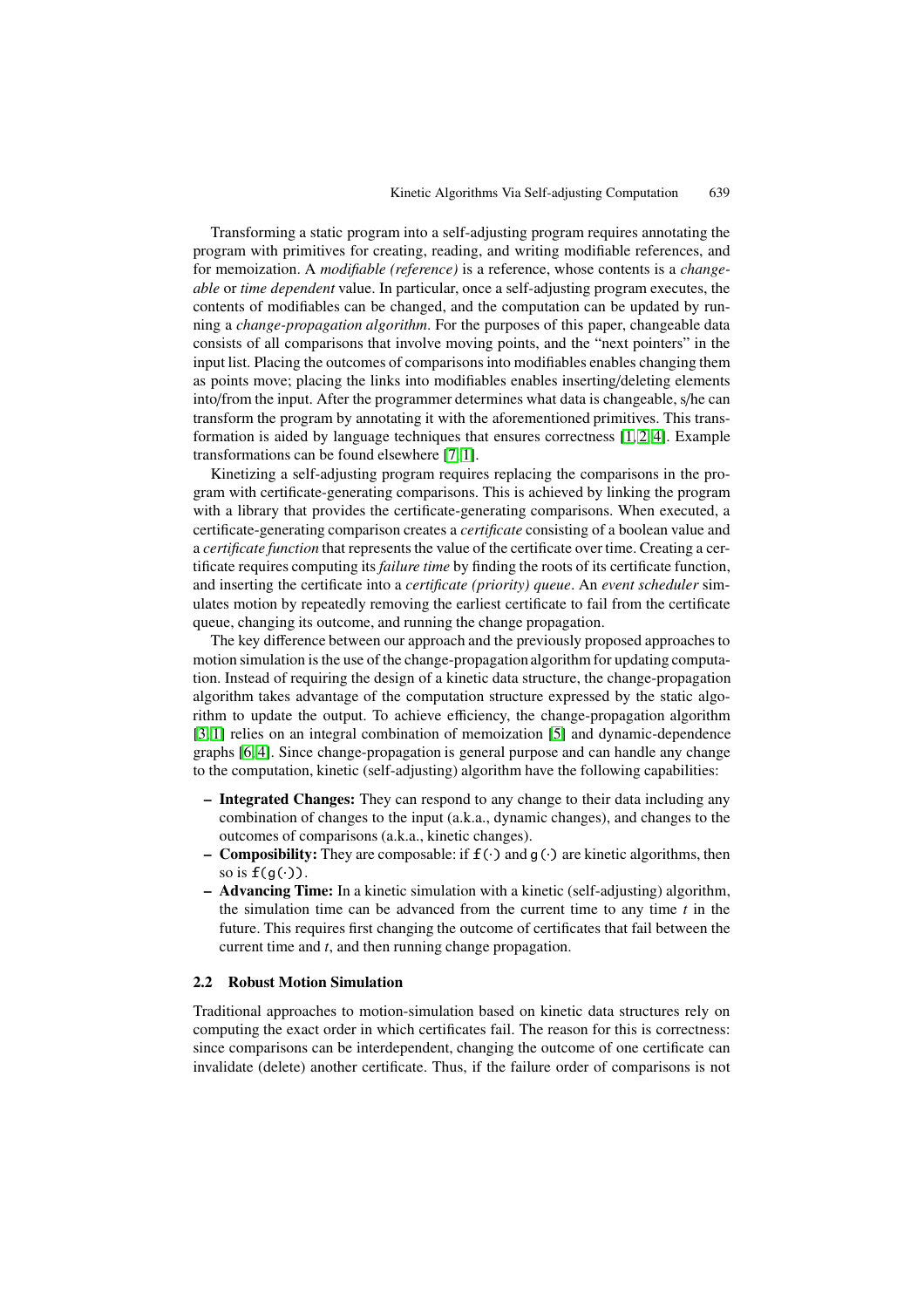

**Fig. 2.** The simulation time, the certificate failure intervals, and safe and unsafe time intervals

determined exactly, then the event scheduler can prematurely process an event *e*1, before the event  $e_2$  that invalidates  $e_1$ . This can easily lead to an error by violating critical invariants. Previous work on robust motion simulation focused on techniques for determining the exact order of failure times by using numerical approaches [19, 18, 17].

<span id="page-4-2"></span>We propose an algorithm for robust motion simulation that only requires fixedprecision floating-point arithmetic. The algorithm takes advantage of the advancingtime property of kinetic algorithms to perform change-propagation only at "safe" points in time at which the outcomes of certificates can be computed precisely[. Gi](#page-11-11)[ven](#page-11-12) [a ki](#page-11-5)netic simulation, where each certificate is associated with an interval that contains its exact failure time, we say that a time *t* is *safe* if *t* is not contained in the interval of any certificate. Figure 2 shows a hypothetical example and some safe time intervals.

If the scheduler could determine the safe time points, then it would perform a robust simulation by repeatedly advancing the time to the earliest next safe time, i.e., *target*. Since the outcomes of all comparisons can be determined correctly at safe targets, such a simulation is gu[ara](#page-4-2)nteed to be correct. It is not possible, however, to know what targets are safe online, because this requires knowing all the future certificates. Our algorithm therefore selects a safe target *t* based on existing certificates and aborts when it finds that *t* becomes unsafe, which happens if, during the change propagation, a certificate whose interval contains *t* is created. To abort, the algorithm restarts the simulation at the next safe time greater than *t* (this ensures progress).

As discussed in Section 5, this approach seems very effective in practice. To ensure robustness, the scheduler needs to process less than two certificates per event (on average), and requires very few restarts.

#### **2.3 Stability**

<span id="page-4-1"></span>The asymptotic complexity of change propagation with a kinetic algorithm can be determined by analyzing the *stability* of the kinetic algorithm. Since this paper concerns experimental issues, we give a brief overview of stability here and refer the reader to the first author's thesis for further details [1]. The stability of an algorithm is measured by computing the "edit distance" between the executions of the algorithm on different data as the symmetric set difference of the executed instructions. For example, the stability of the merge sort algorithm under a change to the outcome of one of the comparisons can be determined by computing the s[ym](#page-10-0)metric set difference of the set of comparisons performed before and after this change. Elsewhere [1], we prove that, under certain conditions, change-propagation takes time proportional to the edit distance between the traces of the algorithm on the inputs before and after the change.

#### **3 Implementation**

<span id="page-4-0"></span>We implemented a library for transforming static algorithms into kinetic. The library consists of primitives for creating certificates, event scheduling, and is based on a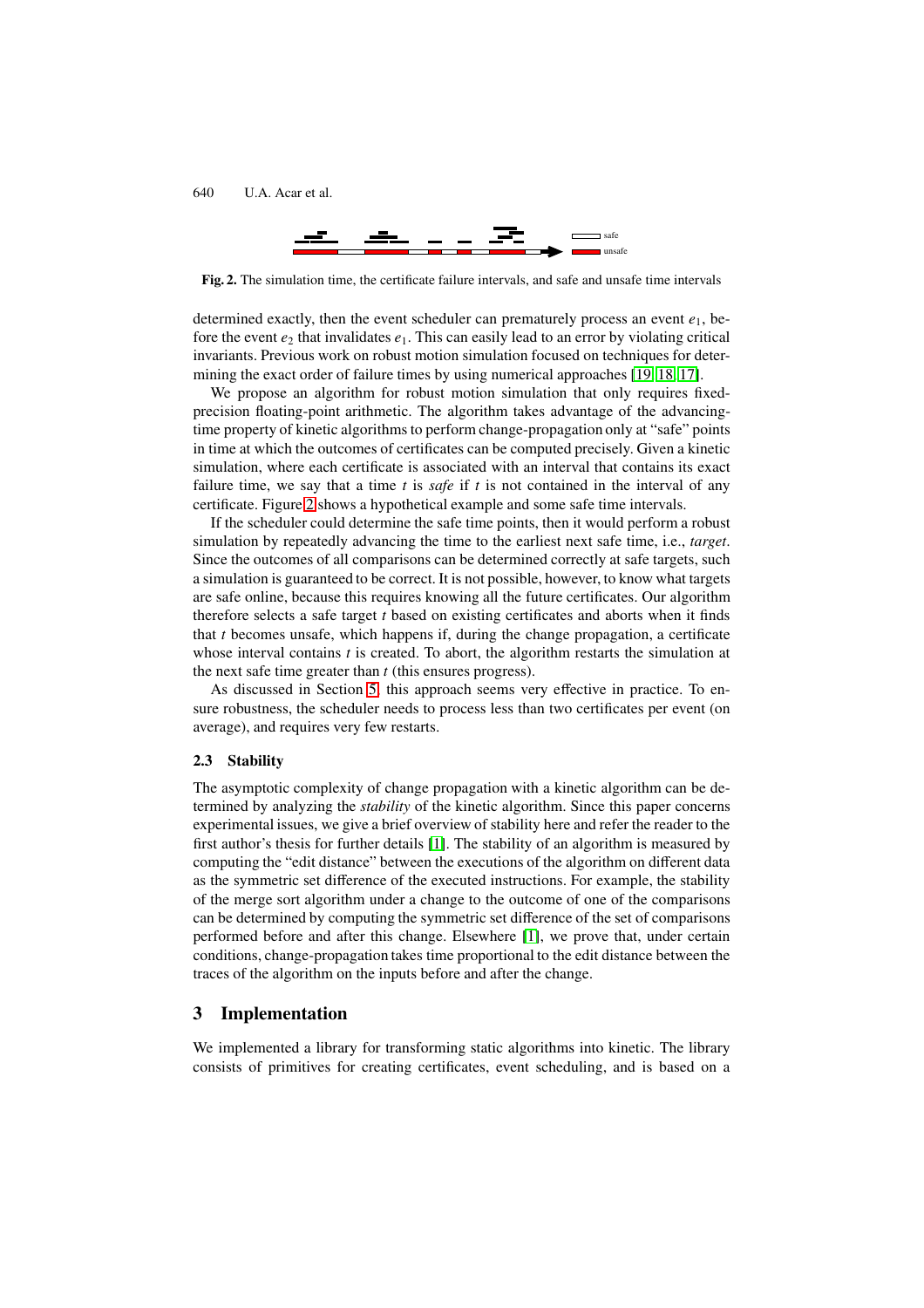library for self-adjusting-computation. The self-adjusting-computation library is described elsewhere [3, 2]. The implementation of the kinetic event scheduler follows the description in Section 2.2; as a priority queue, a binary heap is used. For solving the roots of the polynomials, the library relies on a degree-two solver, which uses the standard floating-point arithmetic and makes no further accuracy guarantees. The solver can be extended to sol[ve](#page-11-15) [hi](#page-10-1)gher-degree polynomials. The full code for the implementation is available at <code>http://ttic.uchicago.edu/~umut/sting</code>

## **4 Applications**

<span id="page-5-0"></span>Using our library for kinetizing static algorithms, we implemented a number of algorithms and kinetized them. The algorithms include an algorithm for finding the minimum key in a list (minimum), the quick-sort and the merge-sort algorithms, several convex hull algorithms including graham-scan [16], quick-hull [11], merge-hull, the (improved) ultimate convex-hull algorithm  $[15]$ , and an algorithm, called diameter, for finding the diameter of a set of points [20]. The input to all our algorithms is a list of one or two dimensional points. Each component of a point is a univariate polynomial of time with floating-poin[t co](#page-11-6)efficients. In th[e st](#page-11-7)atic versions of the algorithms, the polynomials have degree zero; in [the](#page-11-8) kinetic versions, the polynomials can have an arbitrary degree depending on the parti[cula](#page-11-18)r motion represented. For our experiments, we only consider linear motion plans; the polynomials therefore have no more than degree 2.

To obtain an efficient kinetic algorithm for an application, we first implement a stable, static algorithm for that application and then transform the algorithm into a kinetic algorithm using the techniques described in Section 2.1. The transformation increases the number of lines by about 20% on average. Our implementations rely on the capability to compose kinetic algorithms: the quick-hull and ultimate algorithms use minimum to find the point furthest away from a line; graham-scan uses merge-sort to sort its input points;  $di$  ameter uses quick-hull [to c](#page-2-1)ompute the convex hull of the points and minimum to find the furthest antipodal pair, etc.

Not every algorithm is stable. For example, the straightforward list-traversal algorithm for computing the minimum of a list of keys is not stable. Our algorithm for computing the minimum relies on random-sampling (details can be found elsewhere [7, 1]). The other algorithms require small changes to ensure stability: the merge-sort and merge-hull algorithms require randomizing the split phase so that the input list is randomly divided into two sets (instead of dividing in the middle); the ultimate convex-hull algorithm requires randomizing the elimination step; the quick-sort,quick-hull, graham-scan, and diameter algorithms require no changes.

## **5 Experimental Results**

<span id="page-5-1"></span>We present an experimental evaluation of the approach. We give detailed experimental results for the diameter application, and summarize the results for other applications. We compare our kinetic minimum algorithm to a (hand-designed) kinetic data struc-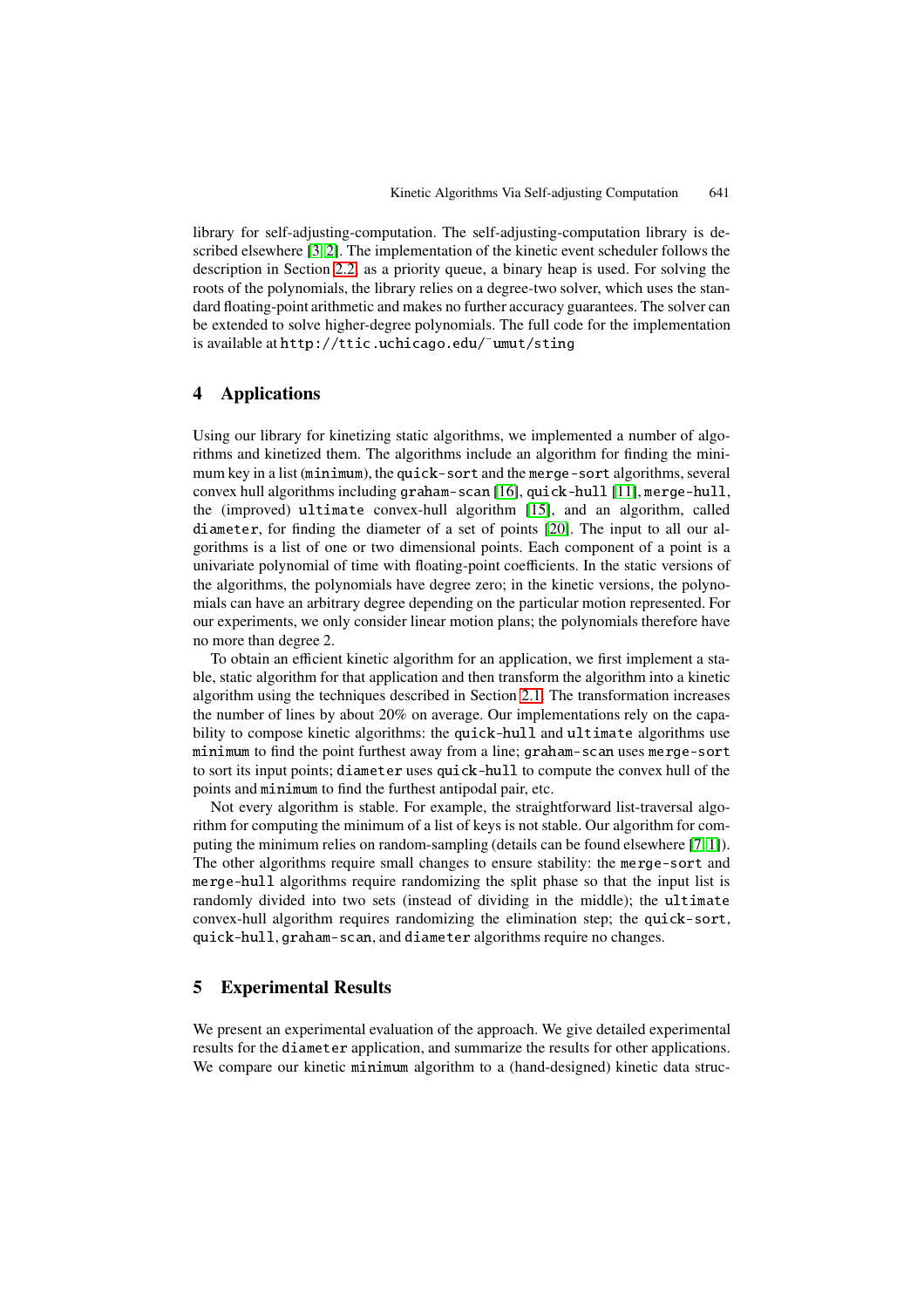#### 642 U.A. Acar et al.

ture for maintaining the minimum  $[13, 12]$ .<sup>1</sup> We finish by comparing the convex-hull algorithms and discussing the effectiveness of our robust scheduling algorithm.

**Experimental Setup.** We ran our experiments on a 2.7GHz Power Mac G5 with 4 gigabytes of memory. We compile[d th](#page-11-0)[e ap](#page-11-2)[p](#page-6-0)lications with the MLton compiler using "-runtime ram-slop 1" option that directs the run-time system to use all the available memory on the system—MLton, however, can allocate a maximum of about two gigabytes. Since MLton uses garbage collection, the total time depends on the particulars of the garbage-collection system. We therefore report the *application time*, measured as the total time minus the time spent for garbage collection (garbage collection is discussed elsewhere [3]). For the experiments, we use a standard floating-point solver with the robust kinetic scheduler (Section 2.2). We assume that certificate failure times are computed within an error of  $\pm 10^{-10}$ .

**Input Generation.** [W](#page-11-15)e generate the inputs for our experiments randomly. For onedimensional applications, we generate p[oints](#page-3-0) uniformly at random between 00 and 1.0 and assign them velocities uniformly at random between  $-0.5$  and 0.5. For twodimensional applications, we pick points from within the unit square uniformly at random and assigning a constant velocity vector to each point where each component is selected from the interval  $[-0.5, 0.5]$  uniformly at random.

**Measurements.** In addition to measuring various quantities such as the number of events in a kinetic simulation, we run some specific experiments. These experiments are described below; throughout, *n* denotes the input size (e.g., number of points).

- **Average time for an insertiondeletion:** This is measured by applying a deletepropagate-insert-propagate step to each point in the input. Each step deletes an element, runs change propagation, inserts the element back, and runs change propagation. The average is taken over all propagations.<sup>2</sup>
- **Average time for a kinetic event:** This is measured by running a kinetic simulation and averaging over all events. For all applications except for and sorting applications, we run the simulations to completion. For sorting and graham-scan applications, we run the simulations [fo](#page-6-1)r the duration of  $10 \times n$  events.
- **Average time for an integrated dynamic change & kinetic event:** This is measured by running a kinetic simulation while performing one dynamic change at every kinetic event. Each dynamic change scales the coordinates of a point by 0.8. We run the simulation for the duration of  $2 \times n$  events such that all points are scaled twice. The average is taken over all events and changes.

Diameter. The diameter application first computes (using quick-hull) the convex hull of its input, performs a scan of the convex hull to compute the antipodal pairs, and finds (using minimum) the pair that is furthest apart. We note that Agarwal et al. give a

<sup>&</sup>lt;sup>1</sup> We also tried to compare our implementation to the implementation of kinetic convex-hulls by Basch et al. [14]. Unfortunately, we could not compile their implementation, because it relies on depreciated libraries.

<span id="page-6-1"></span><span id="page-6-0"></span> $2$  When measuring these operations, the kinetic event queue operations are turned off.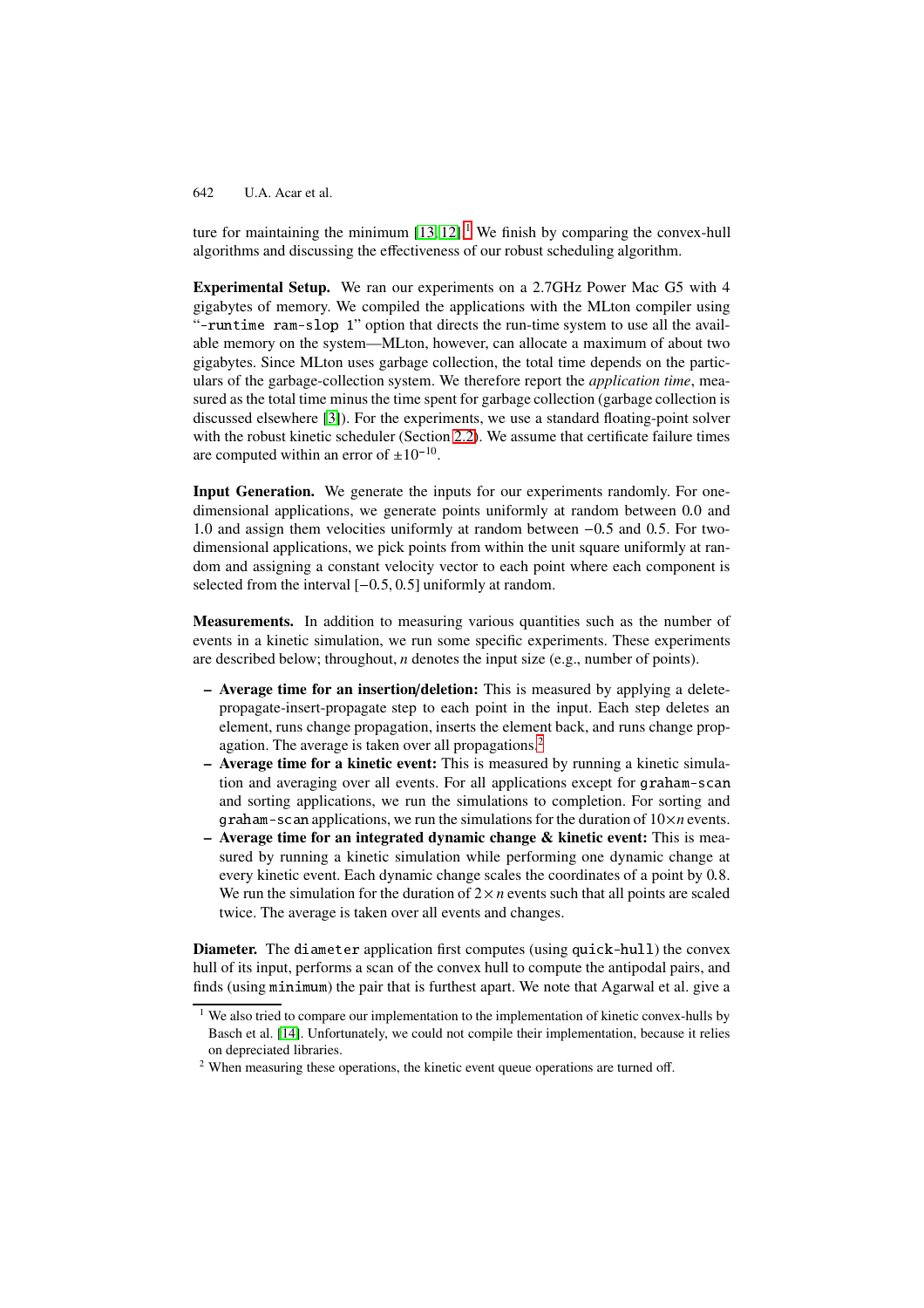

**Fig. 3.** Time (seconds) for initial run (diameter)

<span id="page-7-0"></span>

**Fig. 5.** Average time (milliseconds) for an insertion/deletion (diameter)

<span id="page-7-2"></span>

**Fig. 7.** Average speedup for kinetic events (diameter)



**Fig. 4.** The time (seconds) for a complete kinetic simulation (diameter)

<span id="page-7-1"></span>

**Fig. 6.** Average time (milliseconds) per kinetic event and integrated changes (diameter)

<span id="page-7-3"></span>

<span id="page-7-4"></span>**Fig. 8.** Simulation time with minimum and a tournament-based kinetic data structure

similar algorithm for computing diameters, but they provide no implementation [8]. We expect a similar technique can be used to compute the width of a point set.

Figure 3 shows the total time for a from-scratch run of the kinetic  $di$  ameter algorithm for varying input sizes. The figure shows that the kinetic algorithm is at most 5 times slower than the static algorithm for the considered inputs—due to th[e e](#page-11-1)vent queue, asymptotic overhead of a kinetic algorithm is  $O(\log n)$ . Figure 4 shows the total time for c[om](#page-7-0)plete kinetic simulations of varying input sizes—the curve seems slightly super-linear. Figure 5 shows the average time for change propagation after an insertion/deletion for varying inputs. Note that the time for change propagation decreases slightly as the input size increases. We believe that this is because [th](#page-7-1)e running time for diameter (and thus change propagation) is sensitive to the size of the convexhull of the points. I[n p](#page-7-2)articular, 1) deleting/inserting a point from/into the inside of a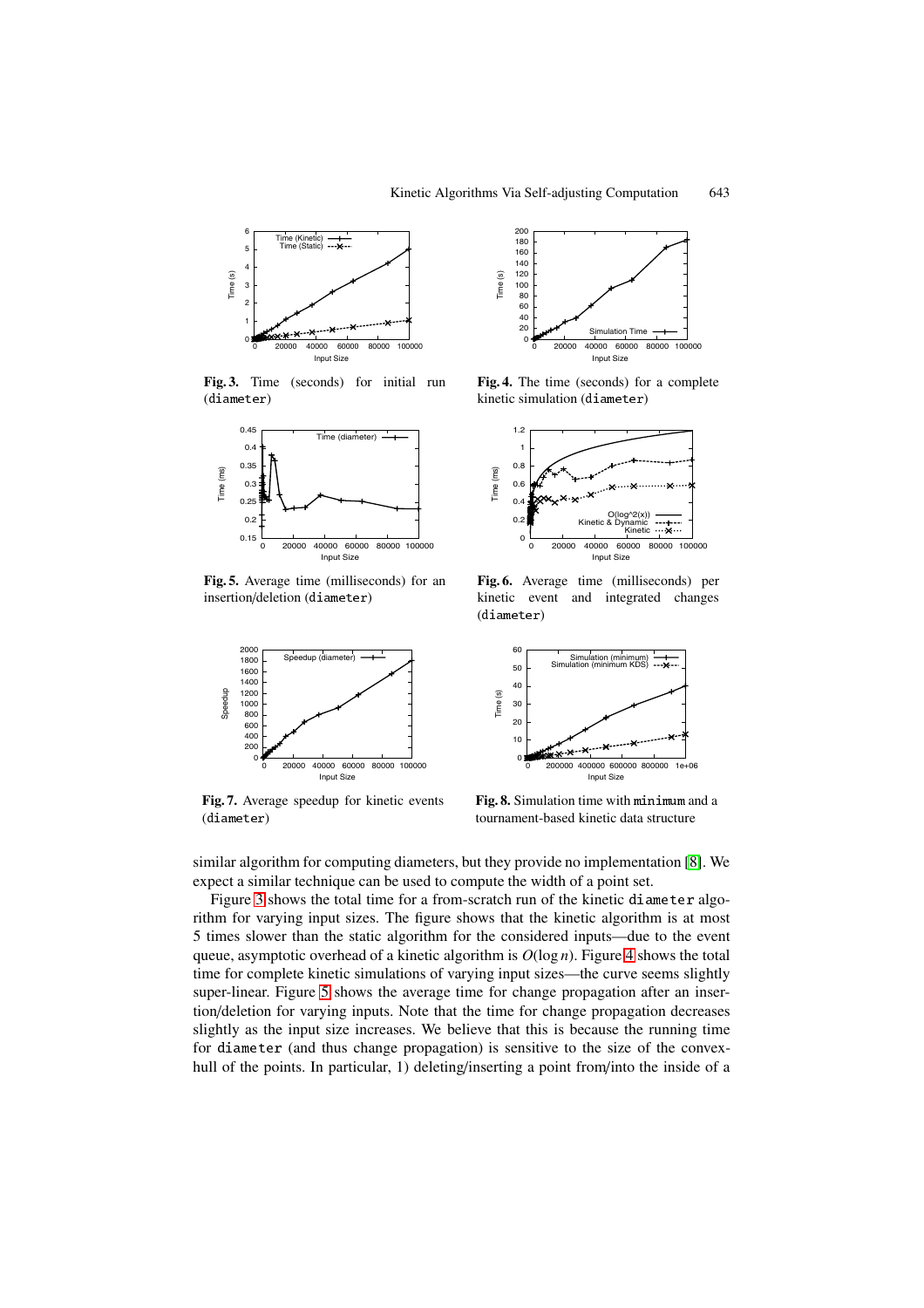<span id="page-8-0"></span>

| Appli-                      | n               |     | Static Kinetic Over- |      | Insert                       | Speedup |  |
|-----------------------------|-----------------|-----|----------------------|------|------------------------------|---------|--|
| cation                      |                 | Run | Run                  | head | Delete                       |         |  |
| minimum                     | 10 <sup>6</sup> | 0.8 | 6.2                  | 7.8  | $1.6 \times 10^{-5}$ > 50000 |         |  |
| merge-sort                  | 10 <sup>5</sup> | 1.3 | 9.7                  | 7.4  | $3.6 \times 10^{-4}$         | >4000   |  |
| quick-sort                  | 10 <sup>5</sup> | 0.3 | 9.8                  | 31.6 | $3.7 \times 10^{-4}$         | > 800   |  |
| graham-scan 10 <sup>5</sup> |                 | 2.3 | 12.5                 | 5.4  | $8.0 \times 10^{-4}$         | > 3000  |  |
| merge-hull                  | 10 <sup>5</sup> | 2.2 | 10.0                 | 4.7  | $6.0 \times 10^{-3}$         | > 300   |  |
| quick-hull                  | 10 <sup>5</sup> | 1.1 | 5.0                  | 4.7  | $2.1 \times 10^{-4}$         | > 5000  |  |
| ultimate                    | 10 <sup>5</sup> | 1.8 | 7.8                  | 4.2  | $1.0 \times 10^{-3}$         | >1500   |  |
| diameter                    | 10 <sup>5</sup> | 11  | 5.0                  | 4.7  | $2.3 \times 10^{-4}$         | > 5000  |  |

**Table 1.** From-scratch runs and dynamic changes

**Table 2.** Kinetic simulations (also with integrated changes)

<span id="page-8-1"></span>

| Appli-             | n               |     | <b>Static Simu-</b> | #                       | # Ext.          | Per                                                  | Per Int. | Speedup |
|--------------------|-----------------|-----|---------------------|-------------------------|-----------------|------------------------------------------------------|----------|---------|
| cation             |                 | Run | lation              | Events                  | Events          | Event                                                | Event    |         |
| minimum            | $10^{6}$        | 0.8 | 40.2                | $15.3 \times 10^{5}$    | 9               | $9.3 \times 10^{-5}$ $9.3 \times 10^{-5}$            |          | > 8000  |
| merge-sort         | $10^{5}$        | 1.3 | 239.1               | $10^{6}$                | $10^{6}$        | $2.4 \times 10^{-4}$ $9.8 \times 10^{-4}$            |          | >6000   |
| quick-sort         | $10^{5}$        | 0.3 | 430.9               | $10^{6}$                | 10 <sup>6</sup> | $4.3 \times 10^{-4}$ $2.9 \times 10^{-2}$            |          | > 700   |
| graham-scan $10^5$ |                 | 2.3 | 710.3               | $10^{6}$                | 38              | $ 7.1 \times 10^{-4}  1.4 \times 10^{-3} $           |          | > 3000  |
| merge-hull         | 10 <sup>5</sup> | 2.2 |                     | $1703.668 \times 10^5$  | 293             | $2.5 \times 10^{-3}$ $7.4 \times 10^{-3}$            |          | > 800   |
| quick-hull         | $10^{5}$        |     | 171.9               | $3.1 \times 10^{5}$     | 293             | $5.6 \times 10^{-4}$ $8.9 \times 10^{-4}$            |          | > 2000  |
| ultimate           | $10^{5}$        | 1.8 |                     | $1757.84.1 \times 10^5$ | 293             | $4.3 \times 10^{-3}$ $\overline{7.3 \times 10^{-3}}$ |          | >400    |
| diameter           | $10^5$          |     | 184.4               | $3.1 \times 10^{5}$     | 11              | $5.9 \times 10^{-4}$   8 $7 \times 10^{-4}$          |          | > 2000  |

convex hull of the input points is cheap and 2) with uniformly randomly distributed points, many of the points are expected to be inside the hull. Figure 6 shows the average time per kinetic event and the average time for an integrated dynamic change and kinetic event. Both curves fit  $O(\log^2 n)$ . These experimental results match best known asymptotic bounds for the kinetic diameter problem [8]. To measure of how fast change propagation is, we compute the average speedup (Figure 7) as the r[atio](#page-7-3) of the average time for one kinetic event to the time for a from-scratch execution of the static version. As can be seen, the speedup increases nearly linearly with the input size to exceed three orders of magnitude.

**Other benchmarks.** We report a summary of our results for other benchmarks at fixed input sizes. Table 1 shows, for input sizes ("n"), the timings for from-scratch executions of the static version ("Static Run") and the kinetic version ("Kinetic Run"), the overhead, the average time for change propagation after an insertion/deletion ("Insert/Delete"), and the speedup of change propagation computed as the average time for an insertion/deletion div[ide](#page-8-0)d by the time for recomputing from scratch using the static algorithm. The overhead, defined as the ratio of the time for a kinetic run to the time for a static run, is *O*(log *n*) asymptotically because of the certificate-queue operations. The experiments show that the overhead is about 9 on average for the considered inputs, but varies significantly depending on the applications. As can be expected, the more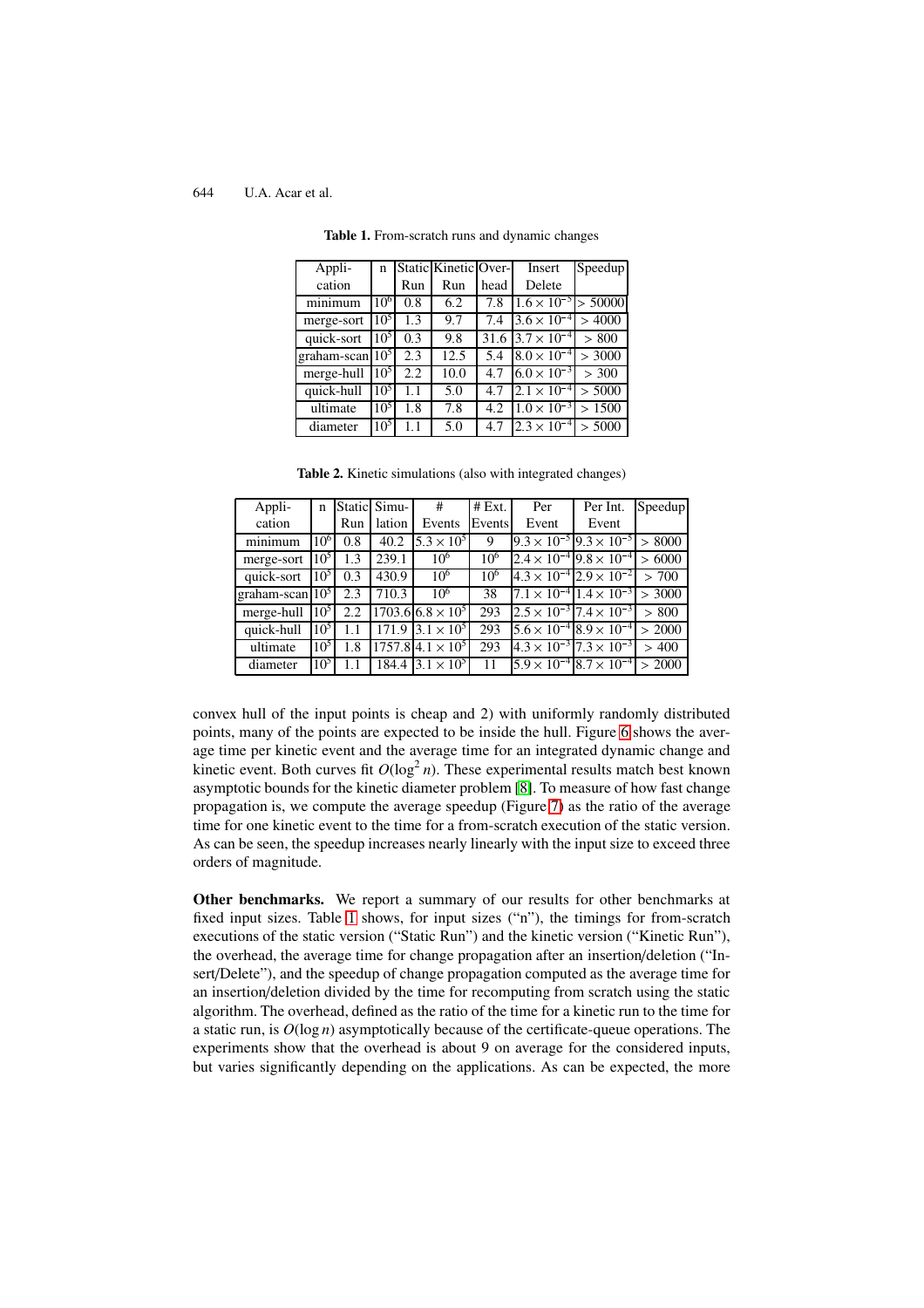sophisticated the algorithm, the smaller the overhead, because the time taken by the library operations (operations on certificates, event queue, modifiables, etc.) compared to the amount of "real" work performed by the static algorithm is small for more sophisticated algorithms. The "speedup" column shows that change propagation can be orders of magnitude faster than recomputing from scratch.

Table 2 shows the timings for kinetic simulations. The "n" column shows the input size, "Simulation" column shows the time for a kinetic simulation, the "# Events" and "# Ext. Events" columns show the number of events and external events respectively, the "per Event" column shows the average time per kinetic event. The "per int. ev." column sho[ws](#page-8-1) the average time for an integrated dynamic and kinetic event. The "Speedup" column shows the average speedup computed as the ratio of time for a from-scratch execution of the static version to the average time for an event. The speedup column shows that the change propagation is orders of magnitude faster than re-computing from scratch.

The results show that merge-sort is more effective than quick-sort: the merge-sort algorithm is two times faster for kinetic events and nearly thirty times faster for integrated events. We discuss the convex-hull algorithms below.





**Fig. 9.** Average time (milliseconds) per kinetic event for some convex-hull algorithms

**Fig. 10.** Average time (milliseconds) per integrated kinetic and dynamic events for some convex-hull algorithms

<span id="page-9-0"></span>A comparison of convex hull algorithms. We compare the quick-hull, ultimate, and merge-hull algorithms based on their *responsiveness, efficiency* and *locality*. which measure the effectiveness of kinetic algorithms  $[13]$ . Since graham-scan algorithm relies on sorting, it is not practical; we therefore do not discuss in detail.

Figure 9 shows the time per event for the convex hull algorithms. In a kinetic simulation, the time per event measures the *responsiveness* of a [kine](#page-11-0)tic algorithm, and the total number of events processed determines the *efficiency* of an algorithm. The total simulation time measures overall effectiveness of a kinetic algorithm. In all these respects, [th](#page-9-0)e algorithms rank from best to worst as quick-hull, merge-hull, and ultimate.

Kinetic algorithms can also be compared based on their *locality* [13], which is defined as the maximum number of certificates that depend on any input point. The time for integrated dynamic and kinetic changes (Figure 10) gives a measure of locality because a change to the coordinates of a point requires recomputing all certificates that depend on that point. In terms of their locality, the algorithms rank f[rom](#page-11-0) best to worst as quick-hull, ultimate, and merge-hull.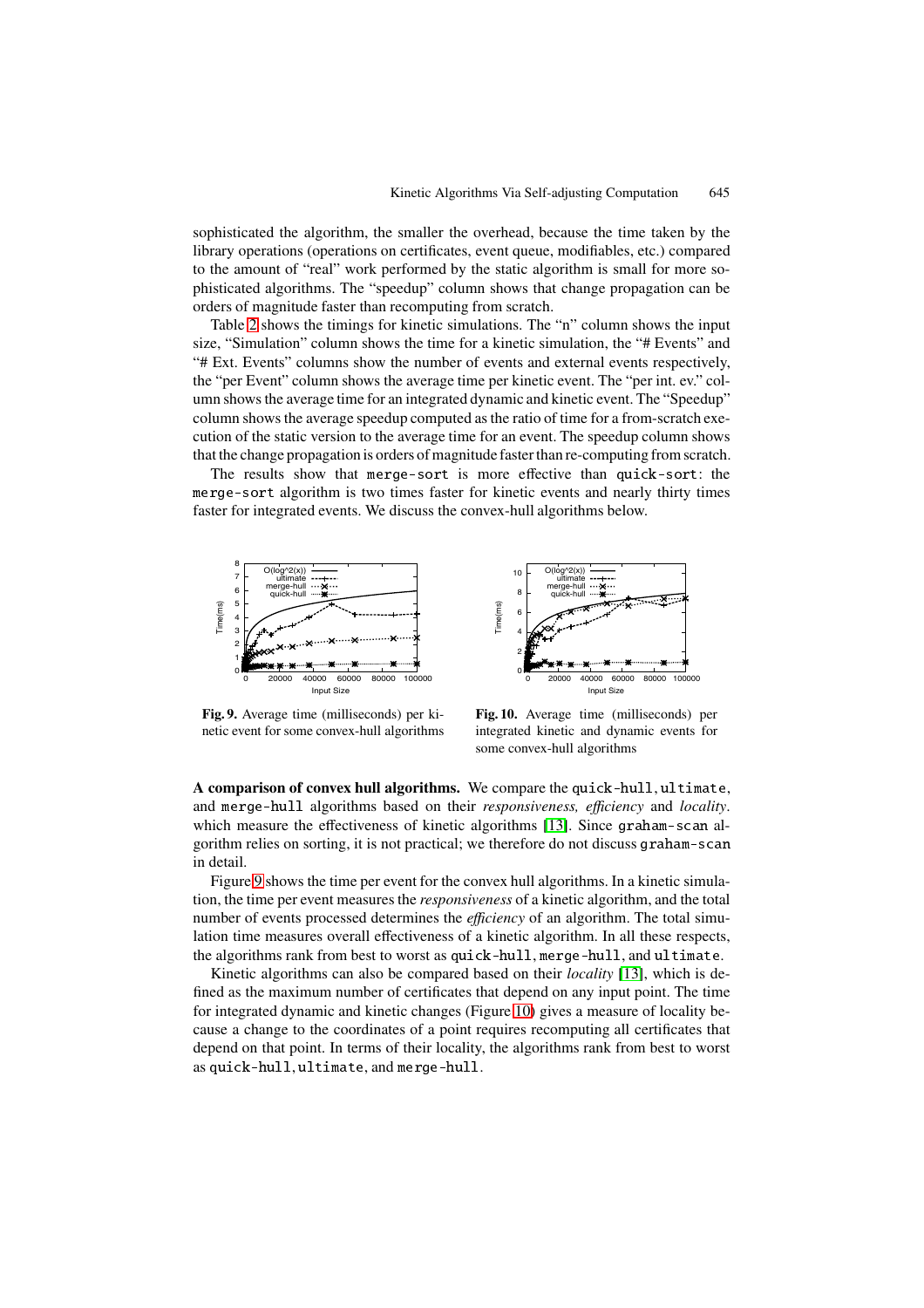646 U.A. Acar et al.

The results show that the quick-hull performs best. One disadvantage of quick-hull is that it is difficult to prove asymptotic bounds for it. If asymptotic com $p$  plexity is important, then the experiments indicate that  $m$  are  $q$  algorithm performs better than ultimate, especially if few dynamic changes are performed.

**Comparison to a handcrafted kinetic data structure.** One may wonder how the approach performs relative to handcrafted kinetic data structures. We compare our minimum algorithm to the tournament-tree based kinetic data structure for maintaining minimum by Basch, Guibas, and Hershberger [13, 12]. Figure 8 shows the total time of a kinetic simulation with our semi-automatically generated algorithm and the Basch-Guibas-Hershberger kinetic data structure. Our algorithm is a factor of 3 slower than the handcrafted data structure.

**Robustness.** Our experiments rely on the robust sch[edul](#page-11-0)[ing](#page-11-2) algorith[m](#page-7-4) [\(](#page-7-4)Section 2.2). To determine the effectiveness of the approach, we performed additional testing by running kinetic simulations and probabilistically verifying the output after each kinetic event. These tests verified that the approach ensures correctness for all inputs that we considered: up to  $100,000$  points with all applications.<sup>3</sup> With computational geome[try a](#page-3-0)lgorithms, the scheduler performed no cold restarts. With sorting (and graham-scan) algorithms, there were ten restarts with 100,000 points—no restarts took place for smaller inputs. Since sorting algorithms can process up to  $O(n^2)$ , this is not surprising.

The robust scheduling algorithm can proces[s](#page-10-2) multiple certificates simultaneously. We measured the number of certificates processed simultaneously to be less than 1.75 averaged over all our applications. Note that both the number of restarts and the number of certificates can be further decreased by using higher (but still fixed) precision floating-point numbers.

## **6 Conclusion**

This paper describes the first technique for kinetizing static algorithms by applying a syntactic transformation based on self-adjusting computation. The technique ensures that kinetized algorithms are correct, and enables 1) integrating dynamic and kinetic changes, 2) composing kinetic algorithms, and 3) robust motion simulations. The effectiveness of the technique is evaluated by considering a number of algorithms and performing a broad range of experiments. The experimental results show that the approach performs well in practice.

## **References**

- 1. Umut A. Acar. *Self-Adjusting Computation*. PhD thesis, Department of Computer Science, Carnegie Mellon University, May 2005.
- 2. Umut A. Acar, Guy E. Blelloch, Matthias Blume, Robert Harper, and Kanat Tangwongsan. A library for self-adjusting computation. In *ACM SIGPLAN Workshop on ML*, 2005.

<span id="page-10-2"></span><span id="page-10-1"></span><span id="page-10-0"></span><sup>&</sup>lt;sup>3</sup> These limits are due to memory limitations of the MLton compiler. We could run some applications with more than 300,000 points.